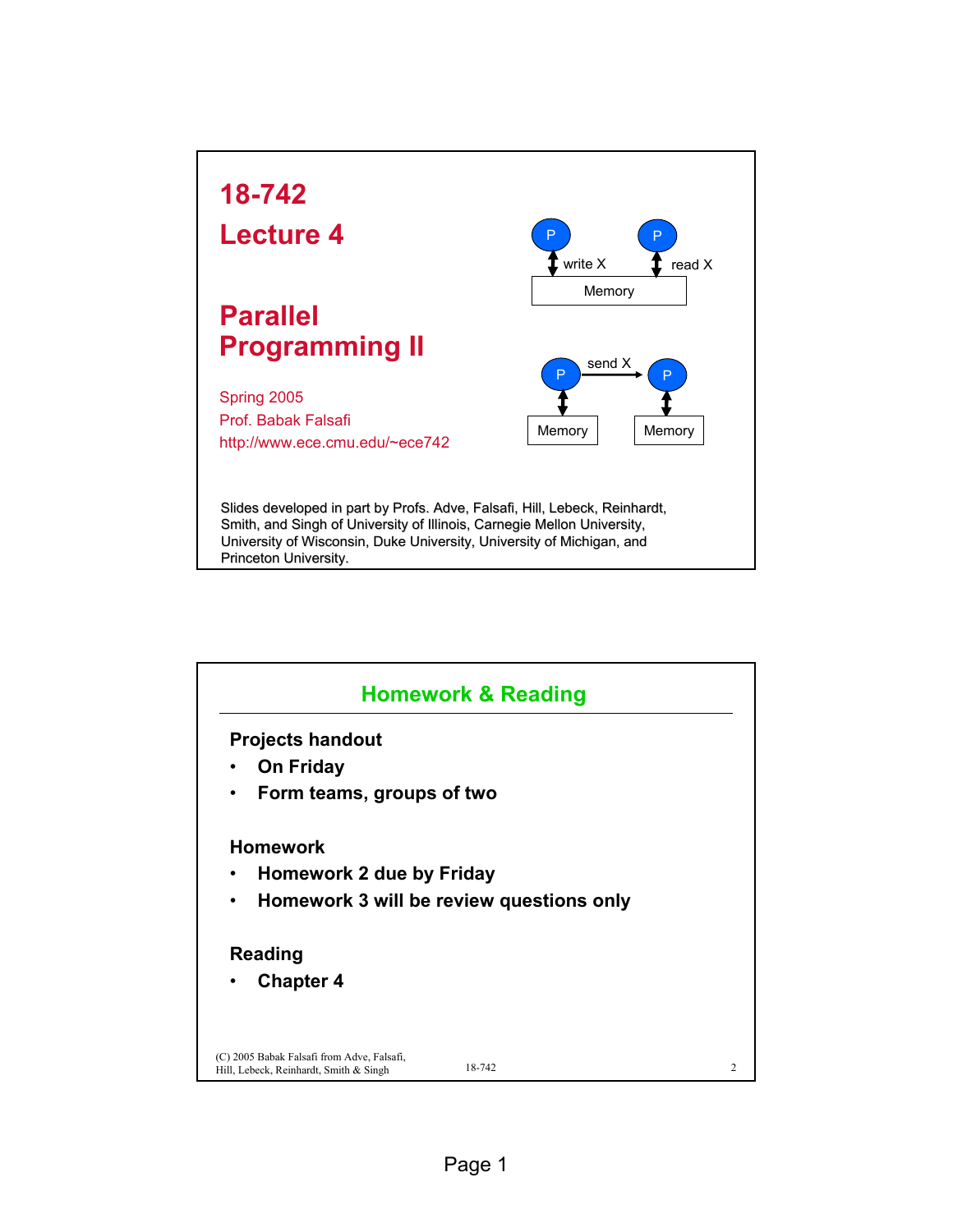

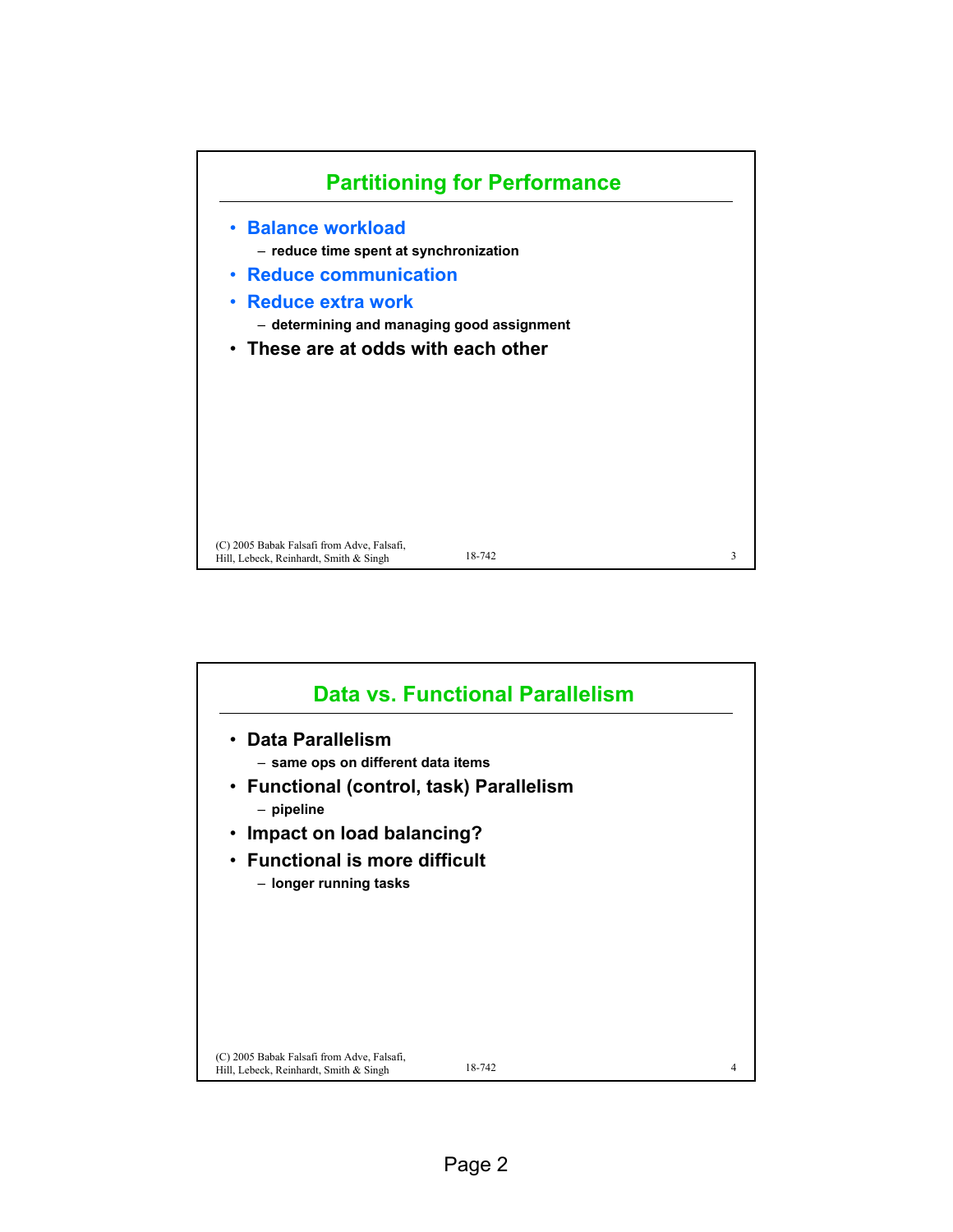

|                                                                                      | <b>Impact of Concurrency</b>                  |   |
|--------------------------------------------------------------------------------------|-----------------------------------------------|---|
| • Managing Concurrency<br>- load balancing                                           |                                               |   |
| • Static                                                                             |                                               |   |
| - Can not adapt to changes                                                           |                                               |   |
| • Dynamic                                                                            |                                               |   |
| - Can adapt                                                                          |                                               |   |
| - Cost of management increases                                                       |                                               |   |
| - Self-scheduling (guided self-scheduling)                                           |                                               |   |
| - Centralized task queue                                                             |                                               |   |
| » contention                                                                         |                                               |   |
| - Distributed task queue                                                             |                                               |   |
| » Can steal from other queues                                                        |                                               |   |
|                                                                                      | » Arch: Name data associated with stolen task |   |
|                                                                                      |                                               |   |
| (C) 2005 Babak Falsafi from Adve, Falsafi,<br>Hill, Lebeck, Reinhardt, Smith & Singh | 18-742                                        | 6 |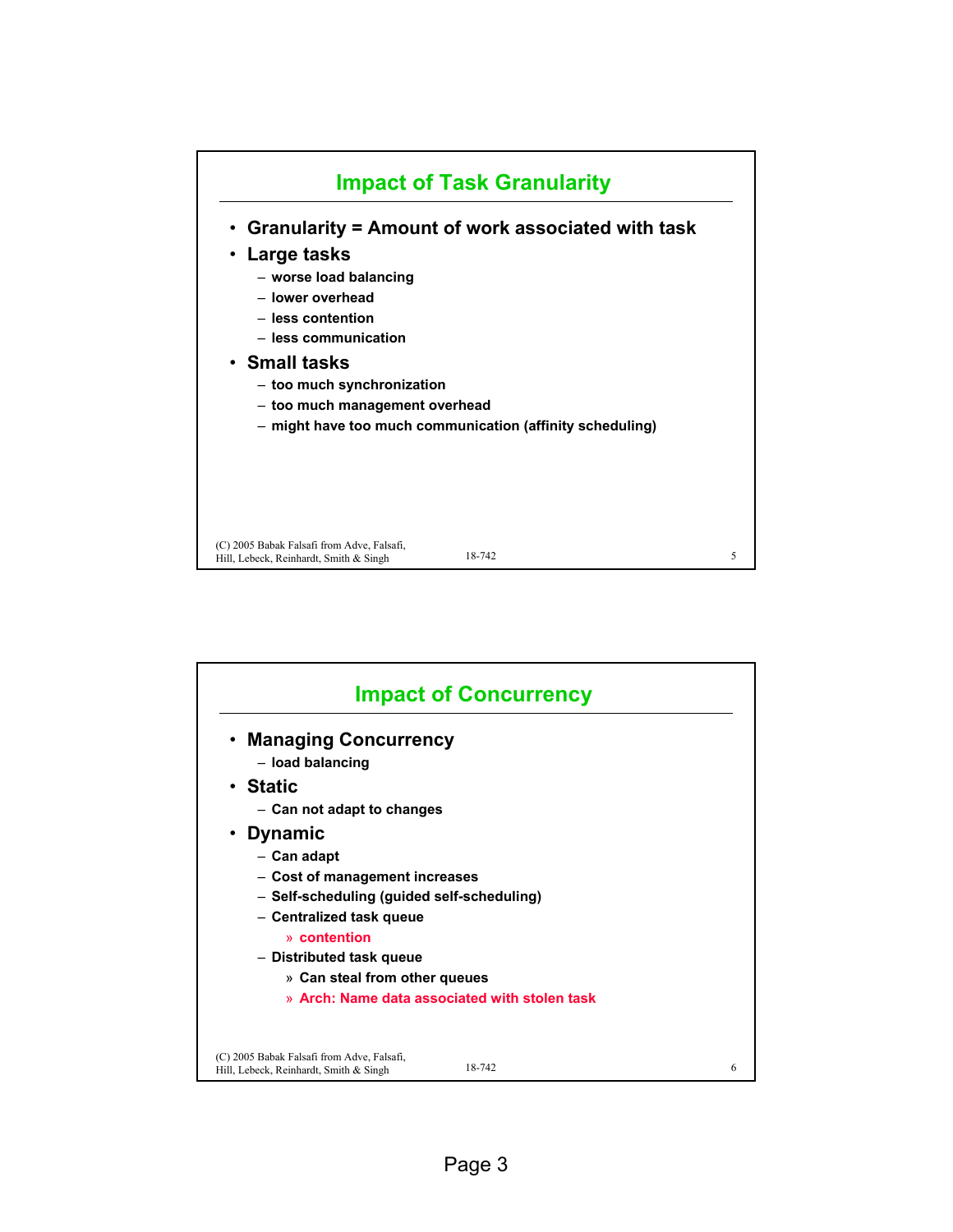

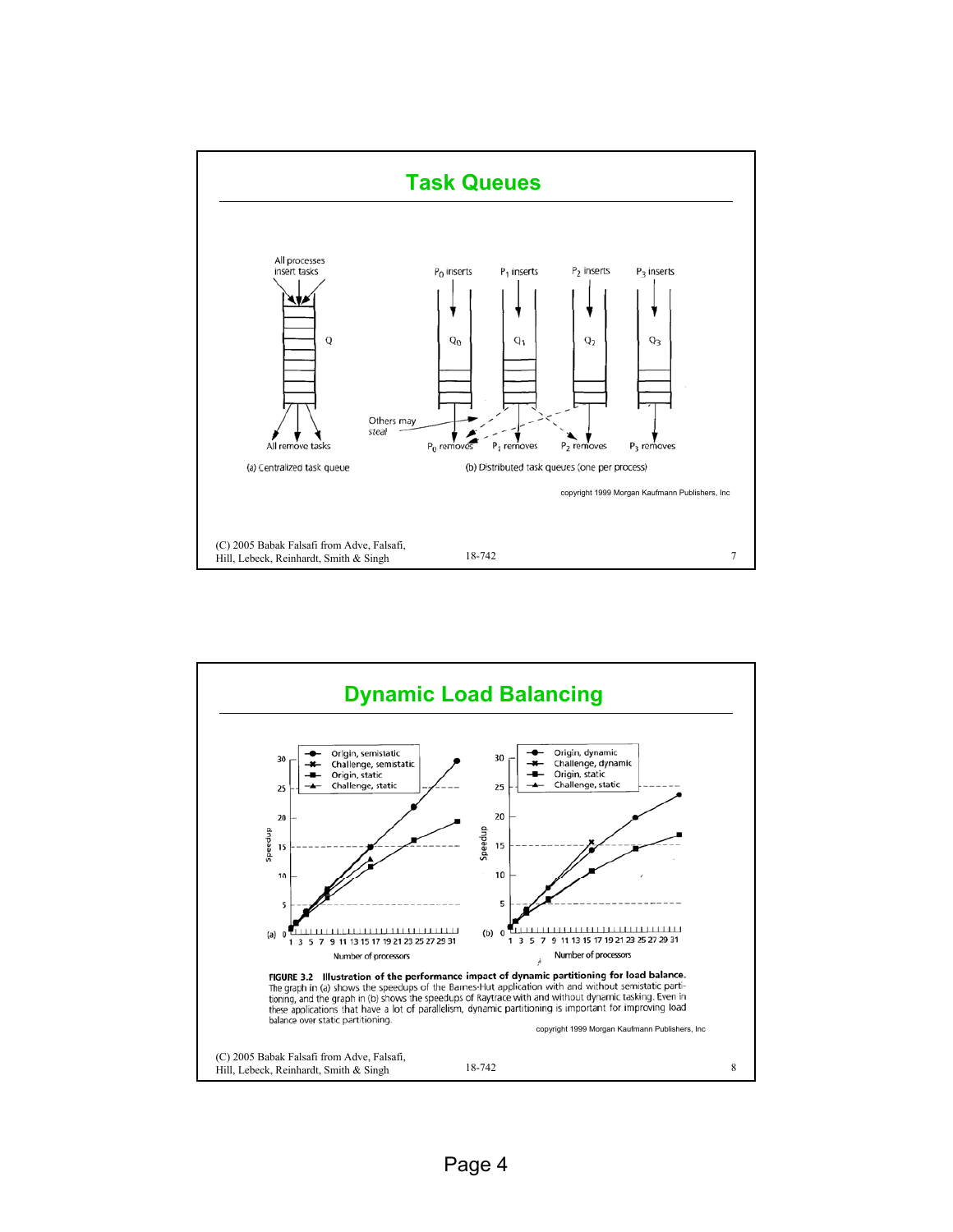

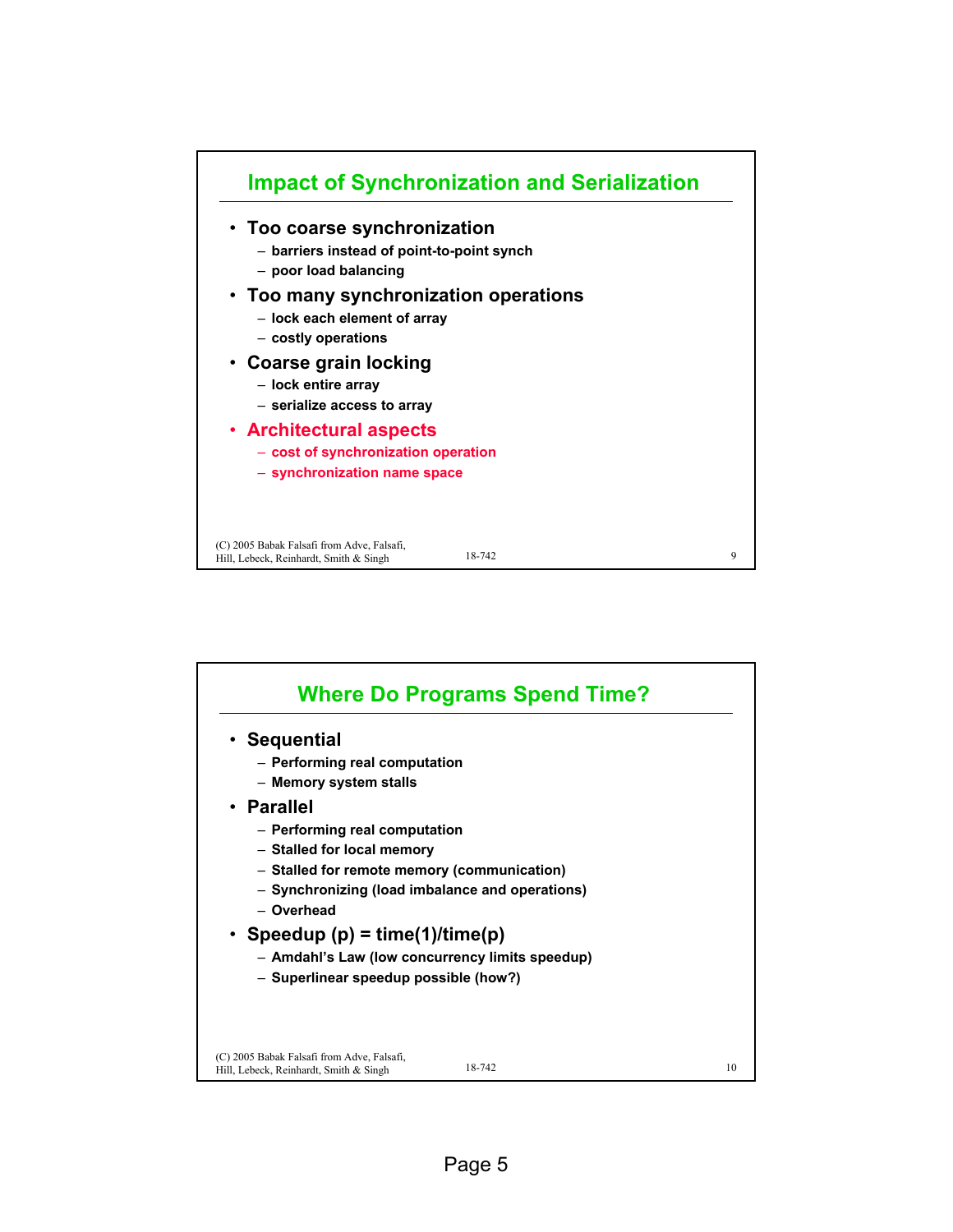

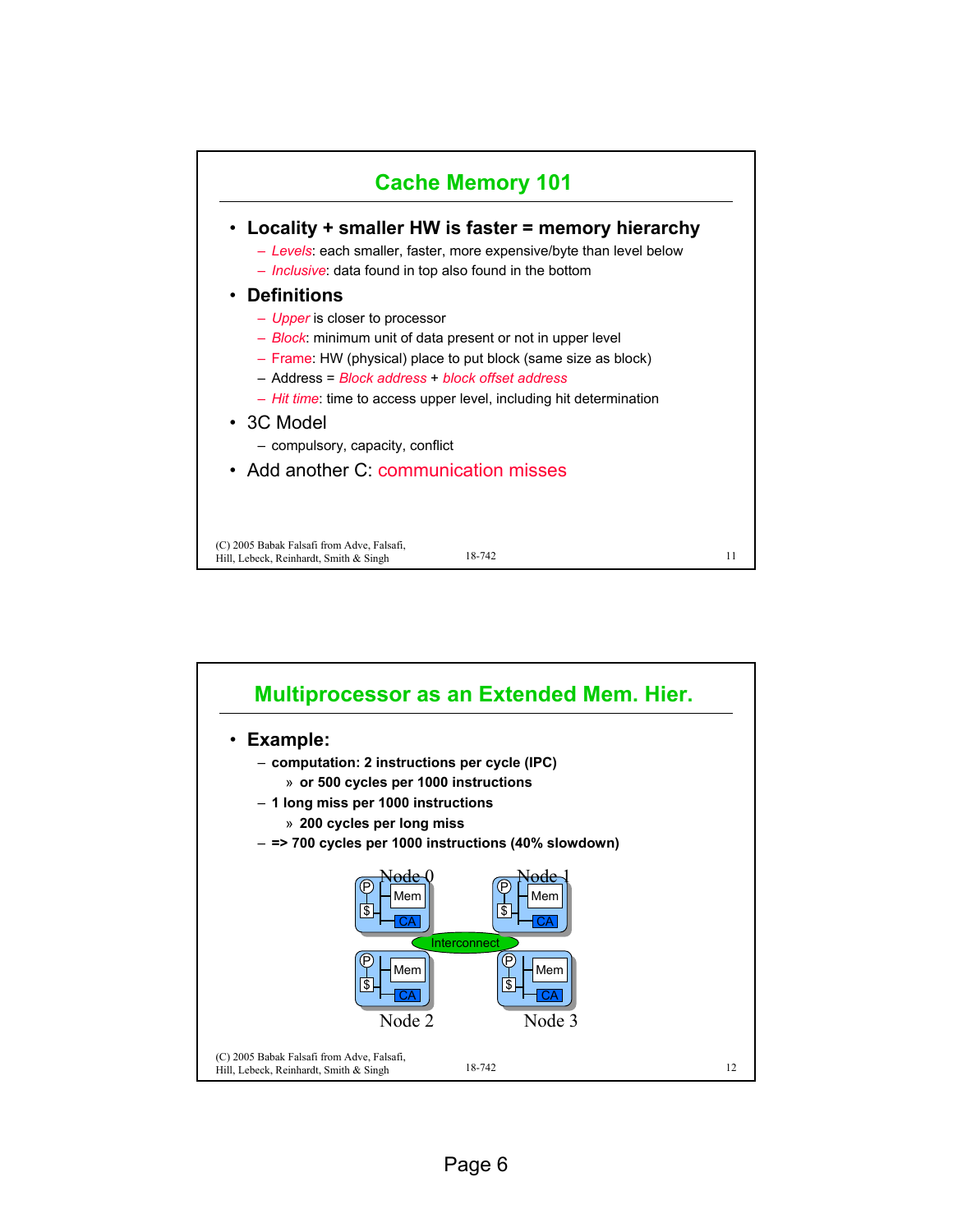

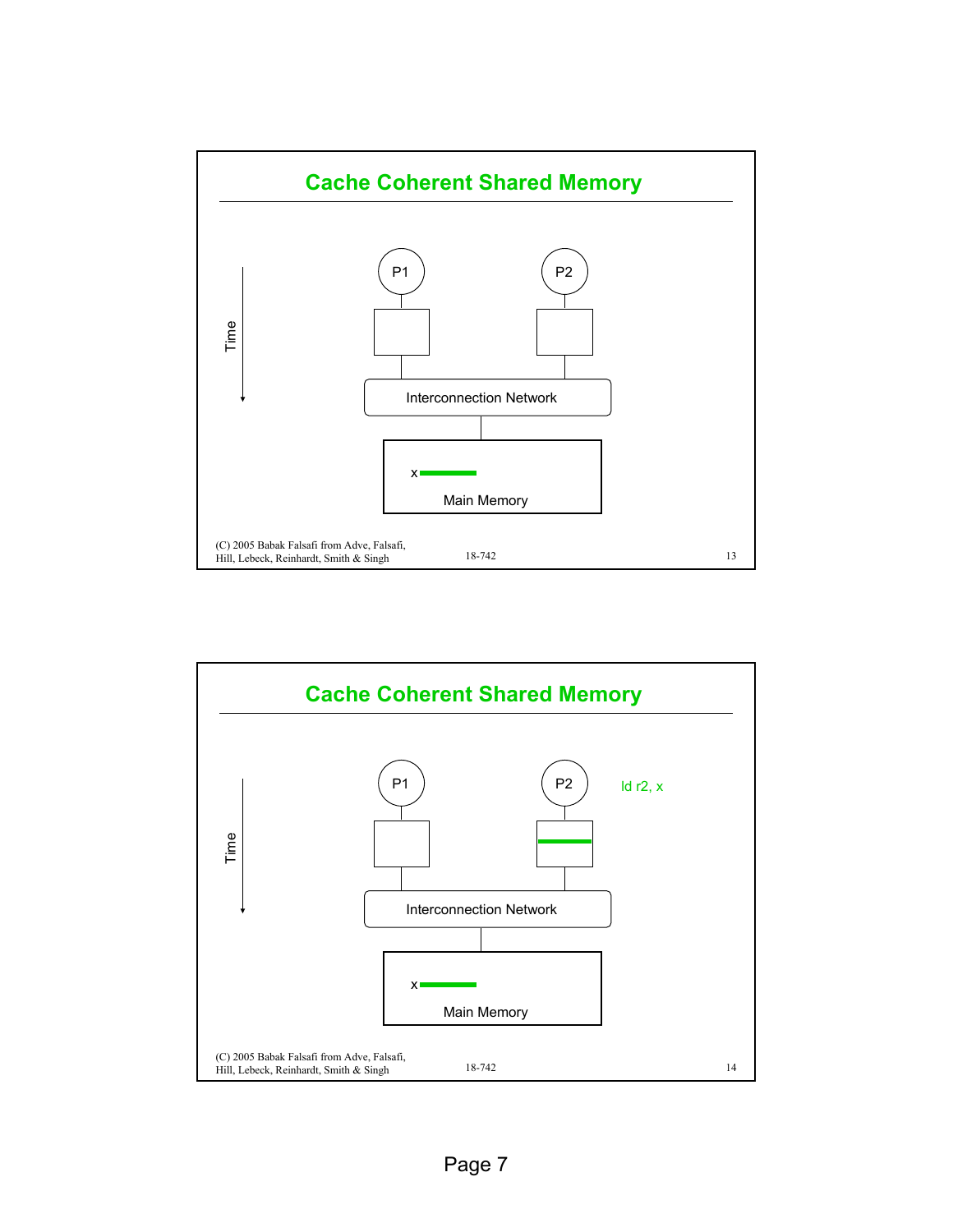

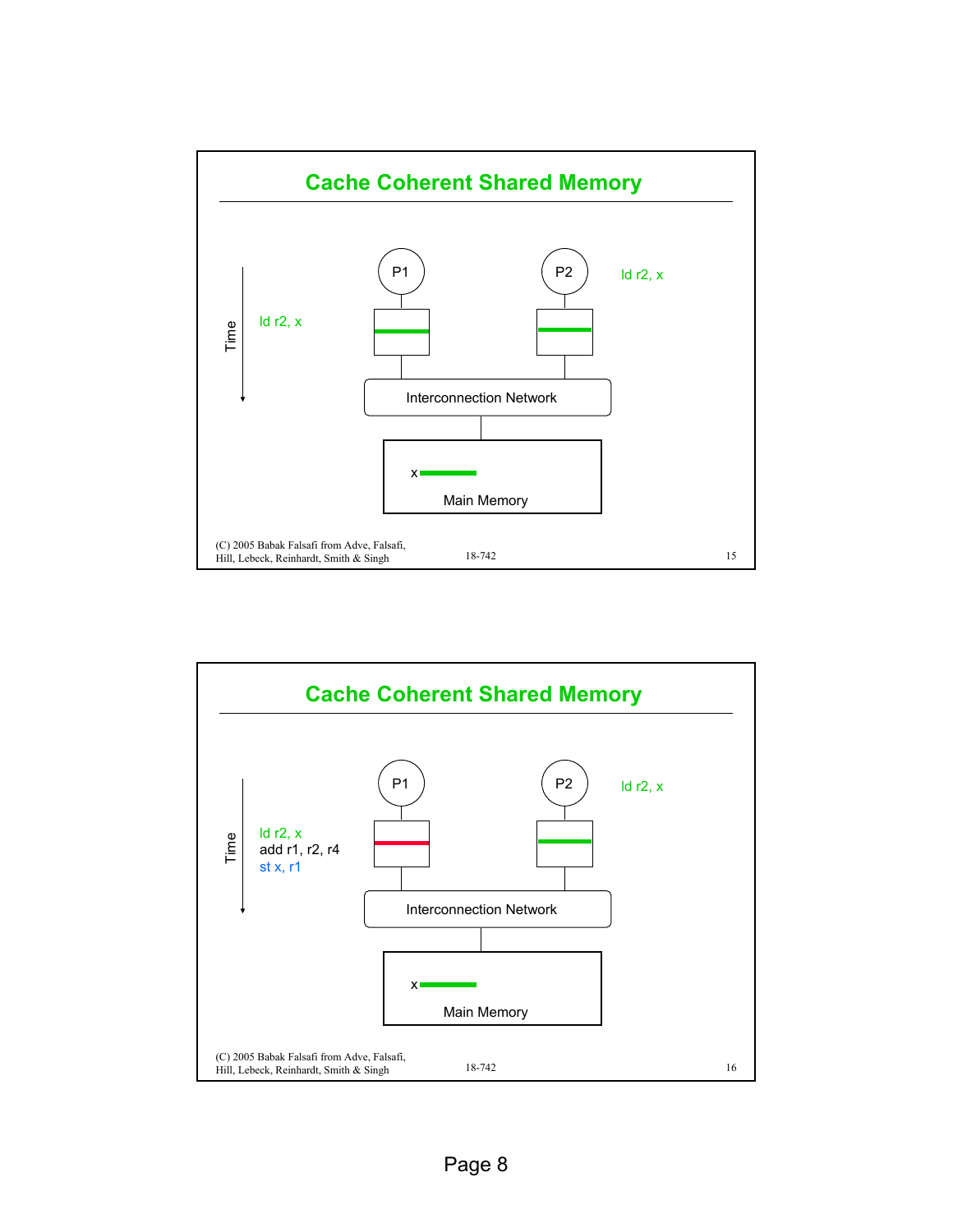

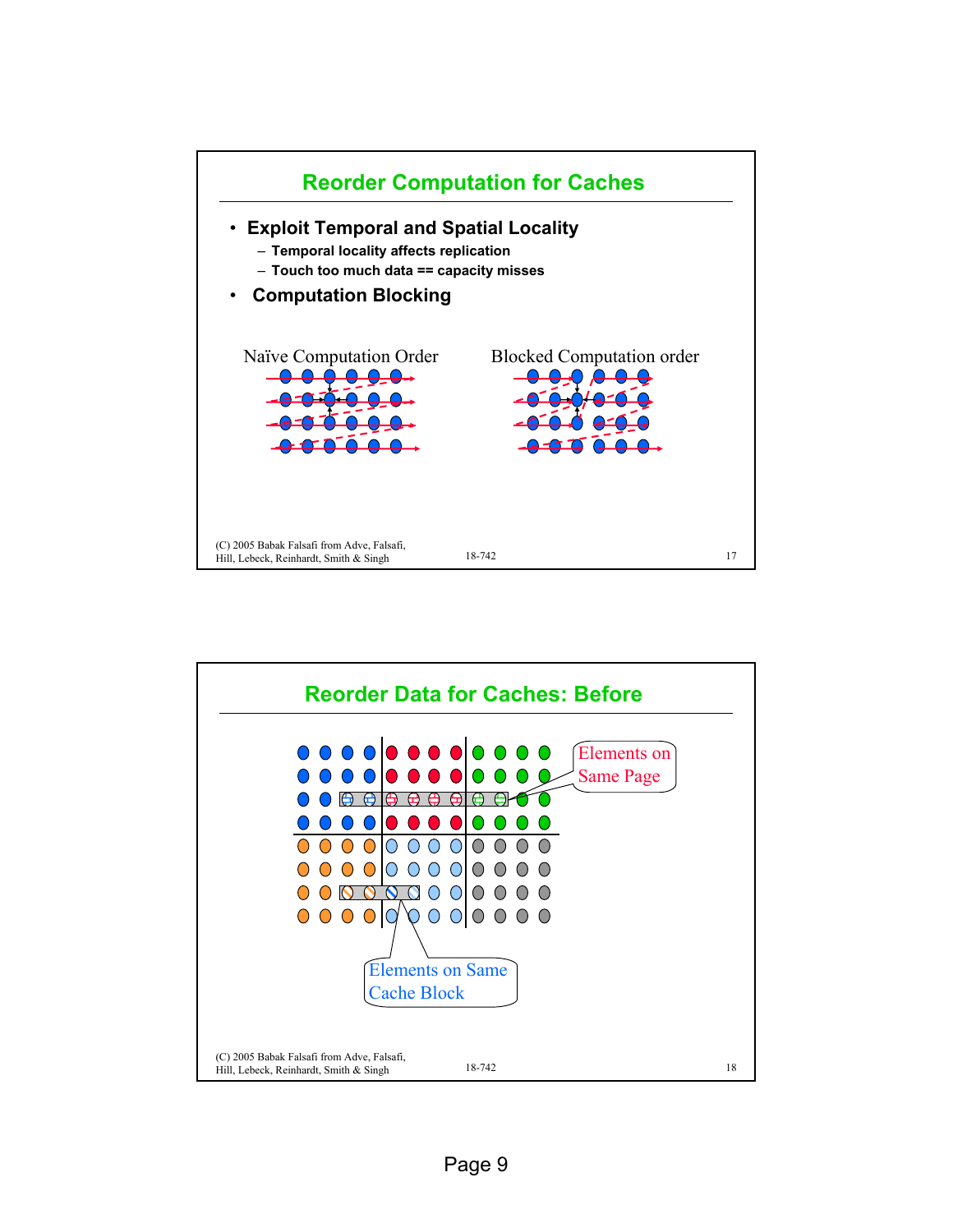

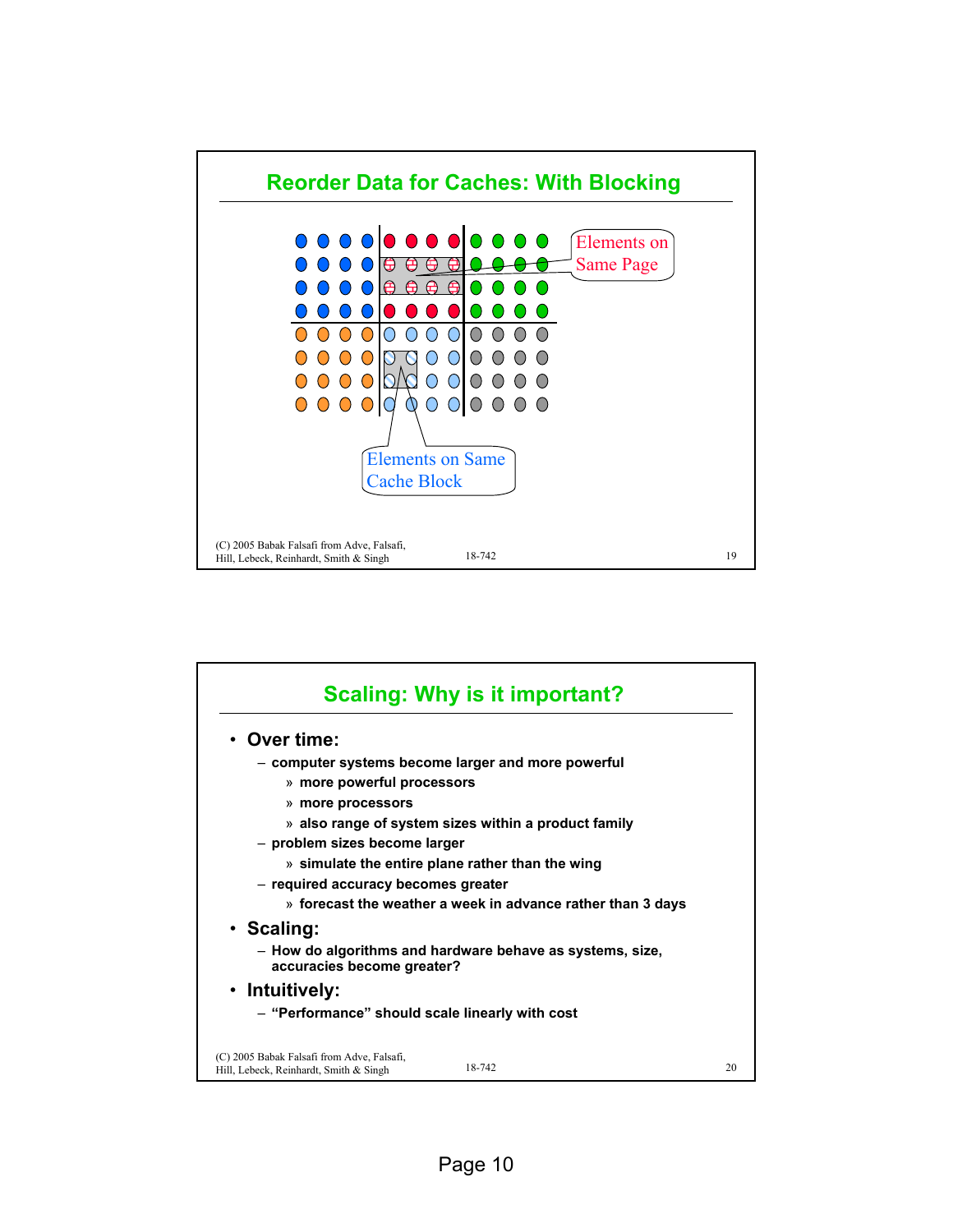

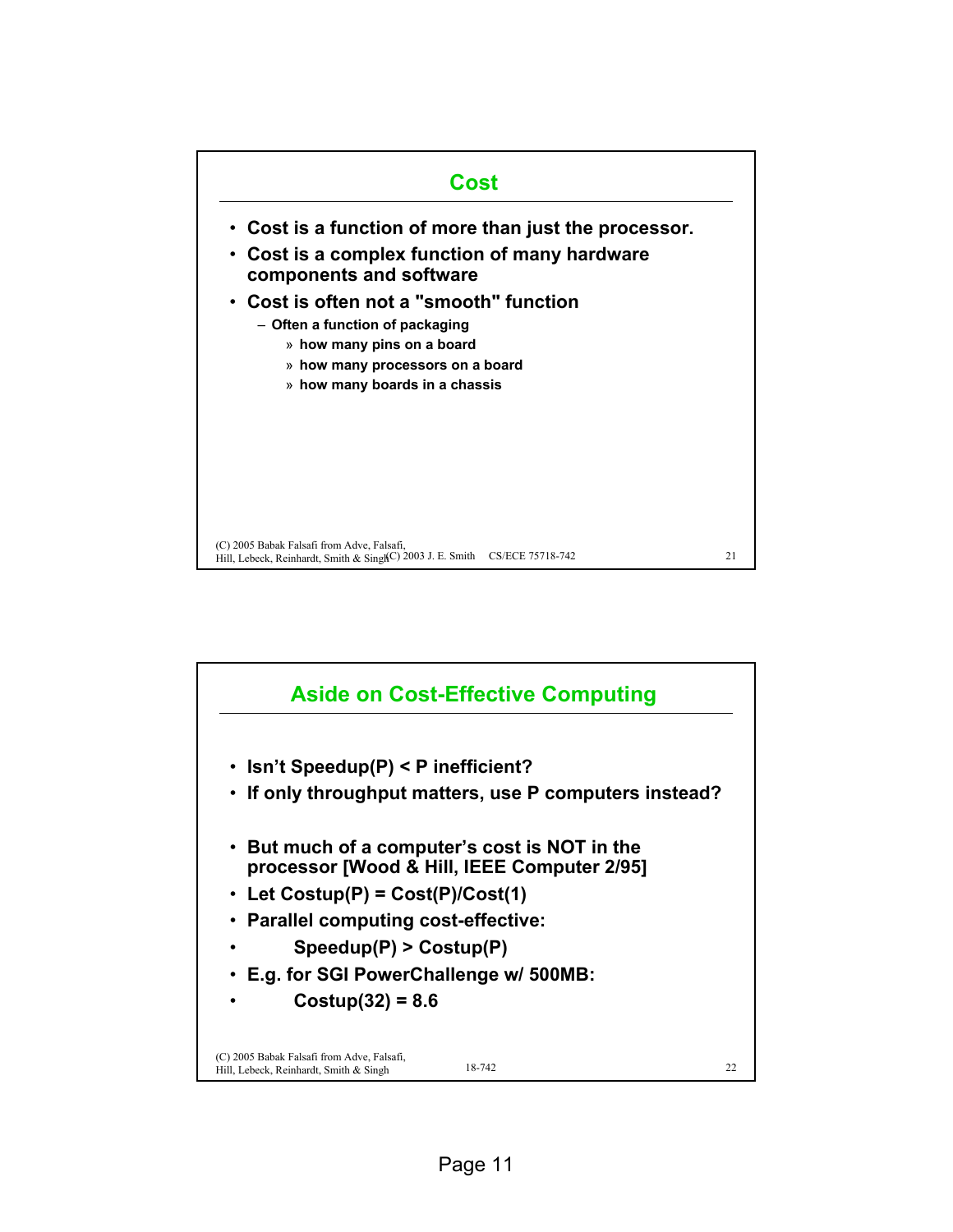

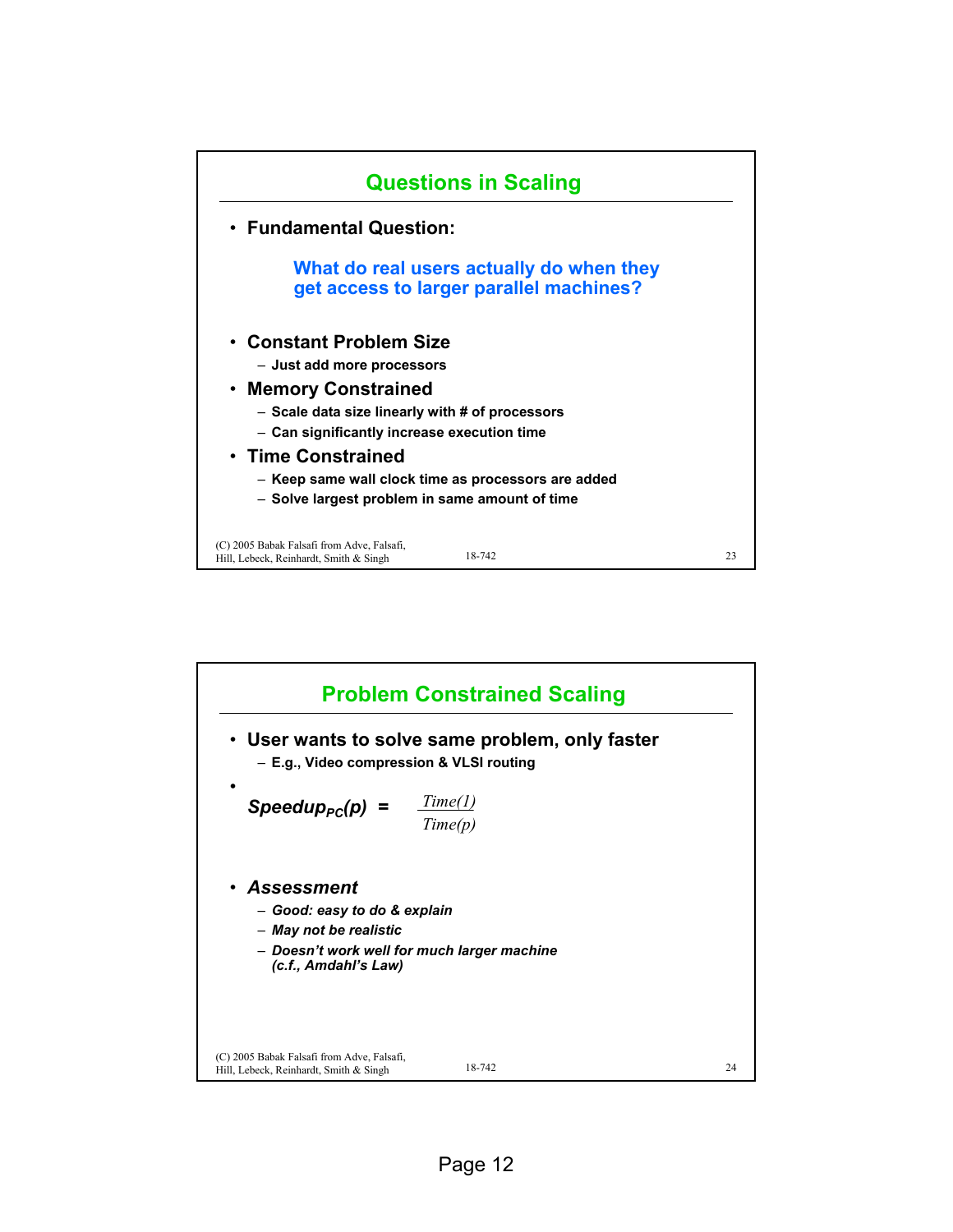